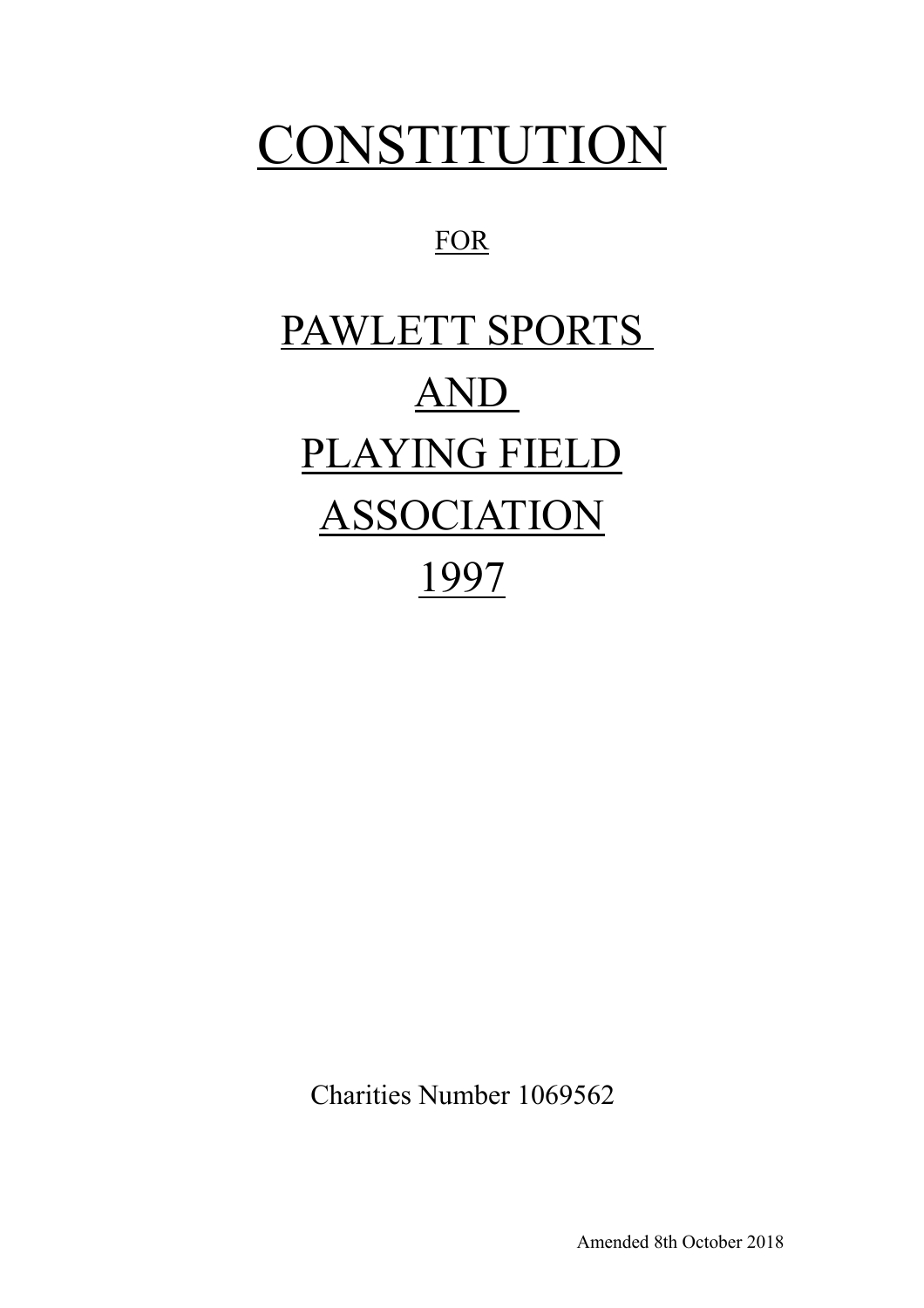# **CONSTITUTION** PAWLETT SPORTS & PLAYING FIELD ASSOCIATION 1997

### 1. NAME

The Club shall be called the PAWLETT SPORTS AND PLAYING FIELD ASSOCIATION 1997.

# 2. OBJECTS

The objects of the club shall be to provide for the inhabitants of the Parish of Pawlett and the neighbourhood (hereinafter called 'the area of benefit') in the interests of social welfare facilities for the recreation and leisure-time occupation, with the object of improving the conditions of life for the said inhabitants.

# 3. MEMBERSHIP

Membership of the Club shall be open without elective process to all persons of 18 and over in The Parish of Pawlett and surrounding towns and villages.

### 4. COMMITTEE

The Club shall be managed day to day by a Committee of members (hereinafter called "the Committee") who shall be elected at the Annual General Meeting in each year and, subject to termination of office by resignation or otherwise, shall remain in office until their successors are elected at the Annual General Meeting next following their election. The Committee shall consist of at least two thirds members residing in the Parish of Pawlett. The Committee shall have power to fill any vacancy that may occur. The retiring members of the Committee shall be eligible for re-election. The Committee shall have the power to coopt additional members who shall be members of the Club provided that the number of co-opted members does not exceed one third of the total number of elected and ex-officio members. All members of the Committee shall retire annually but shall be eligible to be appointed or co-opted again. The Committee shall have the power to appoint such sub-Committee as it may from time to time decide and may determine their powers and terms of reference. Committee members my resign by writing to The Secretary giving two months notice.

### 5. TRUSTEES

The Committee shall have the power to appoint a sub-Committee of Trustees who shall oversee the financial health of the Club. The number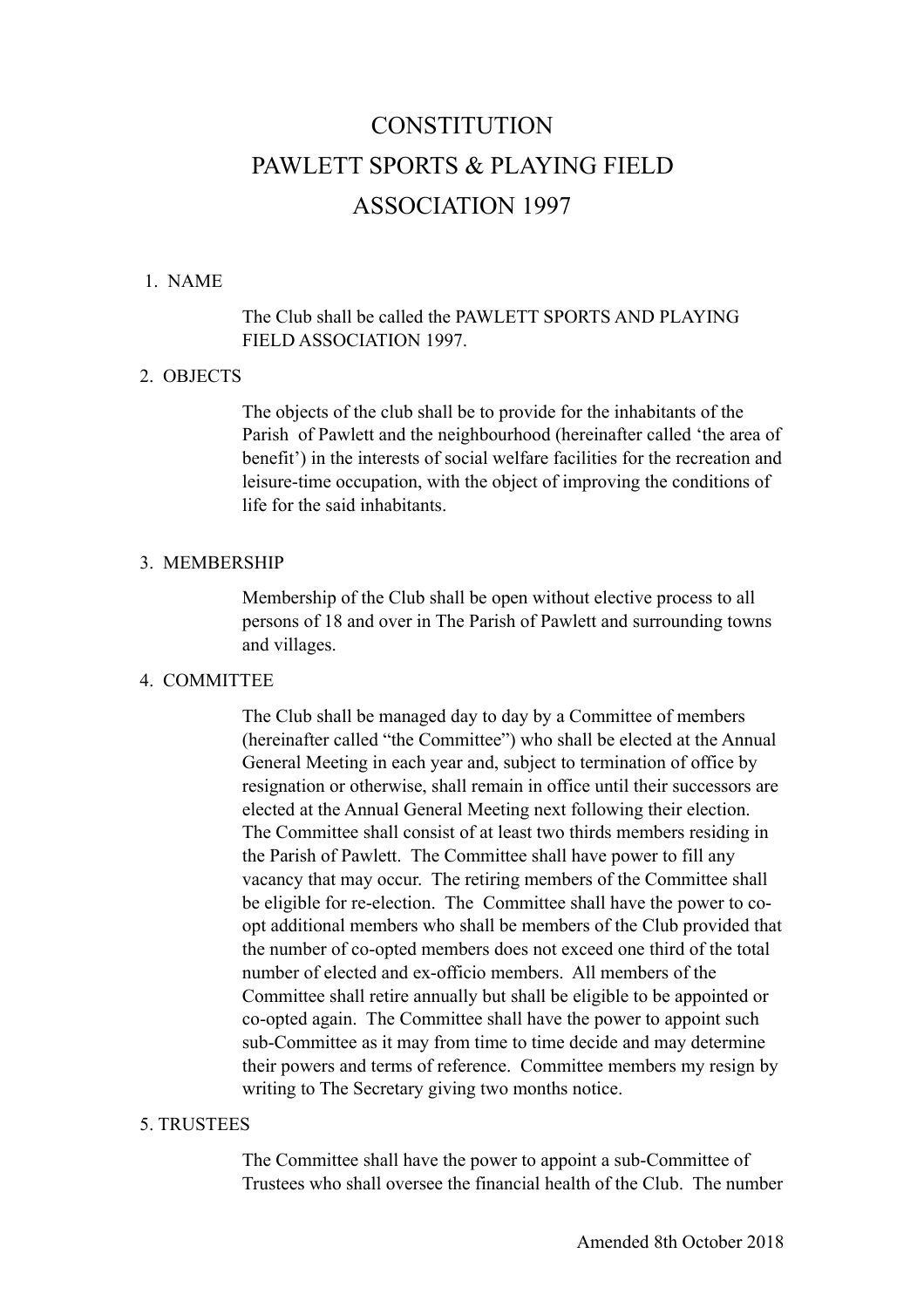of Trustees shall not be less than four nor more than five and shall be appointed at the Annual General Meeting. Trustees will stand for a period of 5 years to ensure continuity but shall be eligible to be appointed or co-opted again. Any Trustee may call a meeting of the Trustees and minutes of Trustee meetings are reported to the monthly general committee meeting.

The Trustees may employ staff, open and operate such bank and other accounts as are considered necessary and to invest funds and to delegate the management of funds in the same manner and subject to the same conditions as the trustees of a trust are permitted to do by the Trustee Act 2000.

The Trustees may hold title of all and any real property which may be acquired by or for the purposes of the Club and shall be vested in said Trustees who shall be appointed by the Committee and who shall enter into a Deed of Trust setting forth the purpose and conditions under which they hold the said property in trust for the Club.

A Trustee will cease to hold office if he or she is disqualified from acting as a trustee by virtue of sections 178 and 179 of the Charities Act 2011, is or ceases to be a member of the Club. Trustees may resign by writing to the Secretary giving two months notice.

### 6. SUBSCRIPTION

The annual subscription for members shall be determined from time to time by The Committee.

NOTE: The subscriptions should be moderate and

not such as might reasonably deter any person of

modest means from joining.

### 7. TERMINATION OF MEMBERSHIP

The Committee shall have the right for good and sufficient reason to terminate the membership of any member provided that the member shall have the right to be heard by the Committee before a decision is made.

### 8. ALTERATION OF RULES

The Committee shall have the power to alter the rules, but no such alteration shall take effect until the same has been confirmed at the Annual General Meeting or a Special General Meeting convened for The purpose and is subject to the conditions set out in Clause 20 hereof.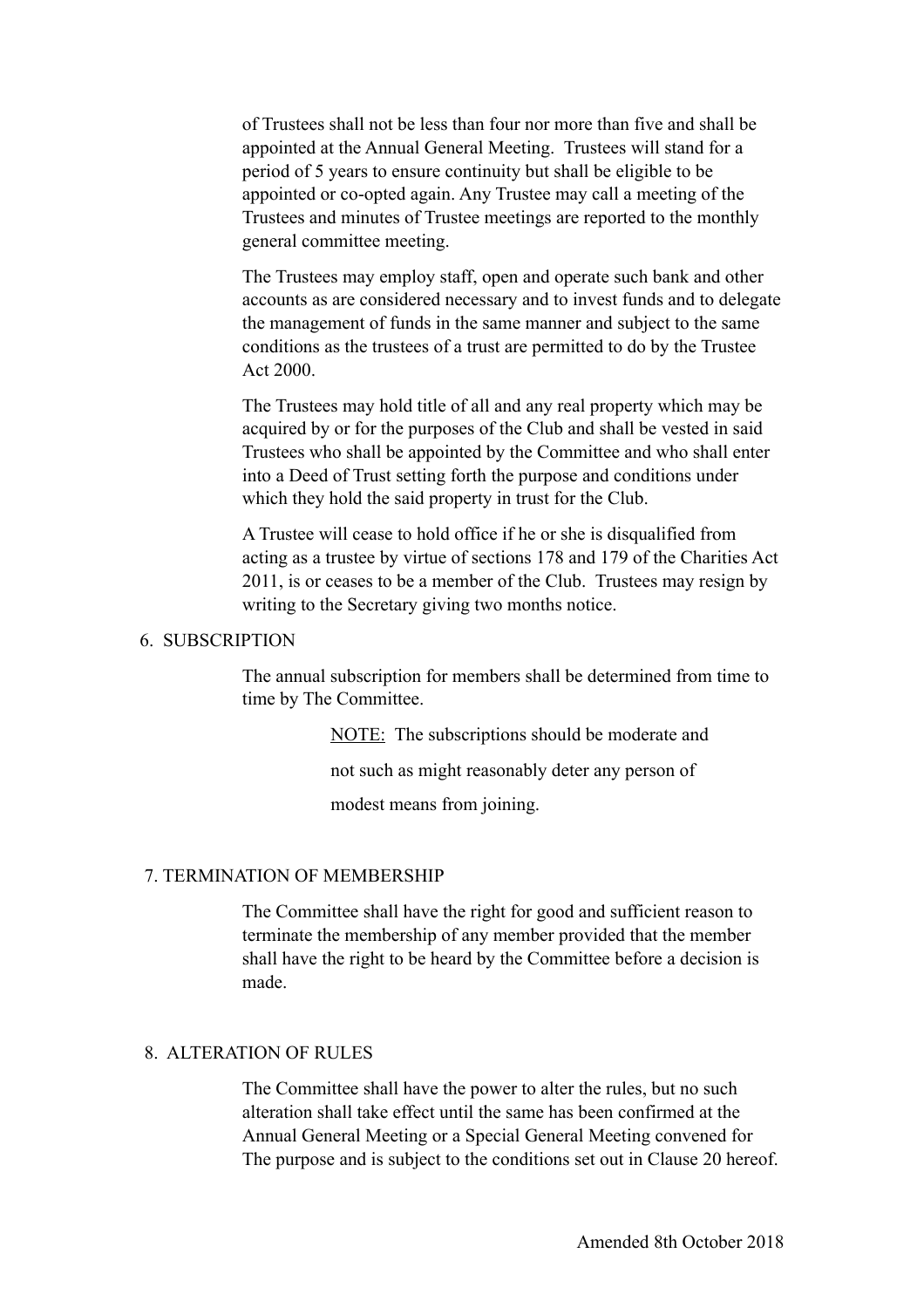#### 9. BYE-LAWS

The Committee shall have the power to make Bye-laws for regulating the conduct and affairs of the Club provided the same are not inconsistent with these rules. Such Bye-laws shall be posted in some conspicuous part of the Club premises and shall be binding on all the members.

## 10. ANNUAL GENERAL MEETING

 A General Meeting of the Club shall be held every year during September (where possible or as soon as possible thereafter) to transact the following business:

> (a) For The President to receive the resignation of the Committee, then to appoint the new Committee and Officers.

(b) To receive and, if approved, to adopt a statement of the Club's accounts to the end of the preceding financial year:

(c) To appoint an Auditor or Auditors:

(d) To appoint Trustees when necessary:

(e) To consider, and, if approved, sanction any duly made alteration of the rules:

f) To deal with any special matter which the Committee desire to bring before the members and to receive suggestions from the members for consideration by the Committee.

### 11. SPECIAL GENERAL MEETING

A Special General Meeting may be convened at any time by the Committee, or, a Special General Meeting may be convened within twenty-one days from the receipt of a requisition in writing signed by not less than twenty members specifying the object of the Meeting for any but not exclusively the following purposes:

> (a) to consider and, if approved, sanction any duly made alteration of the rules;

 (b) to deal with any special matter which the Committee may desire to place before the members:

 (c) to receive the resignation of any Committee member or to remove any member or members thereof from office and to fill any vacancy or vacancies caused thereby:

 (d) to deal with any special matter which the members requiring the Meeting may desire to place before the Club.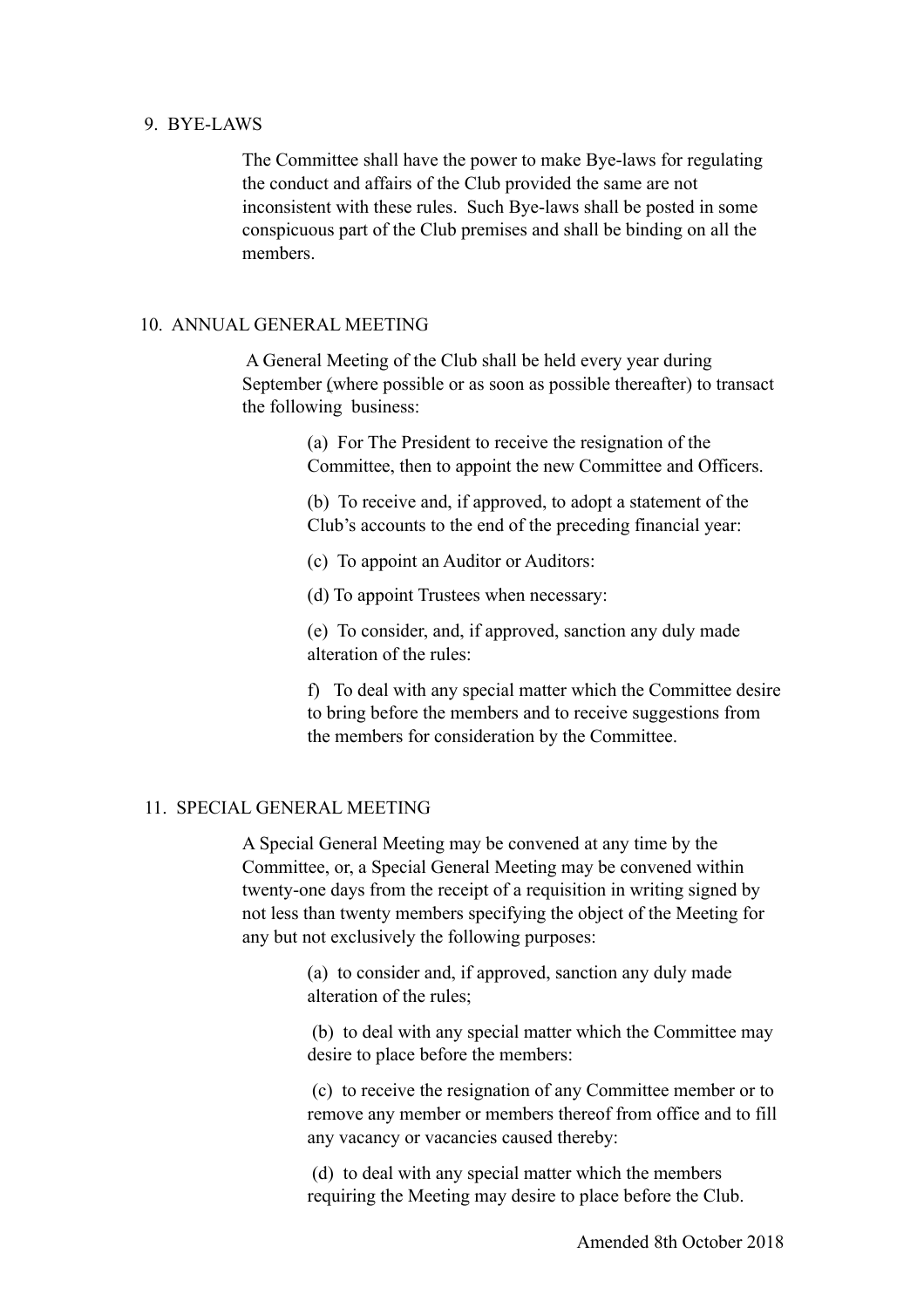A Notice convening a Special General Meeting shall be posted in a public place within the Parish, on the Club website and within the club and shall specify the matters to be dealt with.

## 12. OFFICERS

The Annual General Meeting shall elect such Officers of the Club including Chair, Vice Chair, Treasurer and Secretary as it may from time to time determine and such Officers shall be ex-officio members of the Committee and any of the sub Committee appointed by the Committee.

#### 13. PRESIDENT AND LIFE MEMBERS

The President, Vice President and other Life Members not to exceed 10 in number at any one time may be appointed by the general committee. The terms and conditions of such appointments shall be decided by the general committee and be appointed at the Annual General Meeting of the Club.

### 14. CHAIR AT MEETINGS

At Committee Meetings and at General Meetings a Chairperson shall be elected to preside and he or she shall have a casting or additional vote in the event of equality of votes.

#### 15. QUORUM

At Committee meetings, five shall form a quorum. At General Meetings fifteen members shall form a quorum.

#### 16. VOTING

Every matter shall be determined by the majority of the members present and voting on the question.

#### 17. NOTICES OF MEETING

Public notice of every Annual general Meeting shall be posted in a public place within the Parish, on the Club website and within the Club at least fourteen days before the date thereof by affixing a notice to some conspicuous place and by such other means as the conveners of the meeting think fit. Such notice shall specify the matters to be dealt with.

# 18. FINANCE

(a) All monies raised by or on behalf of the Club shall be applied to further the objects of the Club and for no other purpose.

(b) The Treasurer shall keep proper Accounts of the finance of the Club.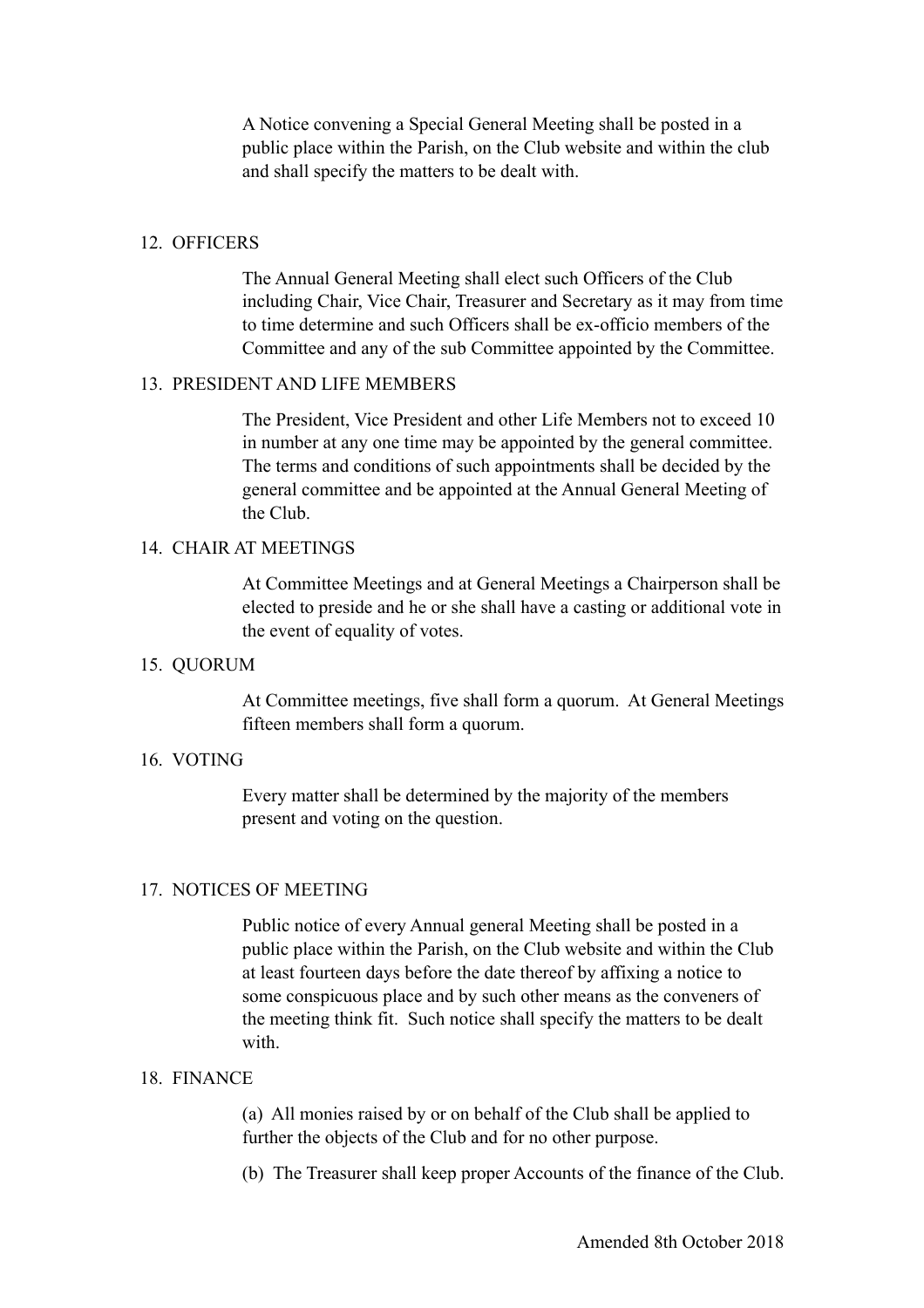(c) The accounts shall be audited at least once a year by a qualified Auditor or Auditors who shall be appointed at the Annual General Meeting.

(d) An audited statement of accounts for the last financial year shall be submitted by the Trustees to the Annual General Meeting.

#### 19. DISSOLUTION

If the Committee by a simple majority decides at any time on the grounds of expense or otherwise that it is necessary or advisable to dissolve the Club it shall call a Meeting of all members of the Club who have the power to vote of which Meeting notice shall be given as provided in Clause 17 hereof and shall also be advertised in a newspaper circulating in the Parish of Pawlett and also given in writing to the Charity Commissioners for England and Wales and to Licensing at Sedgemoor District Council. If such decision shall be confirmed by a simple majority of those present and voting at such Meeting, the Committee shall have power to dispose of any assets held by or in the name of the Club. Any assets remaining after the satisfaction of any proper debts and liabilities shall be applied towards charitable purposes for the benefit of the inhabitants of The Parish of Pawlett as the Committee may decide and as may be approved by the Charity Commissioners for England and Wales.

#### 20. ALTERATIONS TO THE CONSTITUTION

Any proposal to alter this Constitution must de delivered in writing to the Secretary of the Club not less than twenty-eight days before the date of the Meeting at which it is to be considered. An alteration will require the approval of both:

1. A simple majority of members of the Committee present and voting at a Meeting of the Committee and:

2. Two-thirds majority of members present and voting at a General Meeting. Notice of each such meeting must have been given in accordance with normal procedure but not less than fourteen days prior to the Meeting in question and giving the wording of the proposed alteration. No alteration to the Constitution shall be made which would affect the charitable status of the Club.